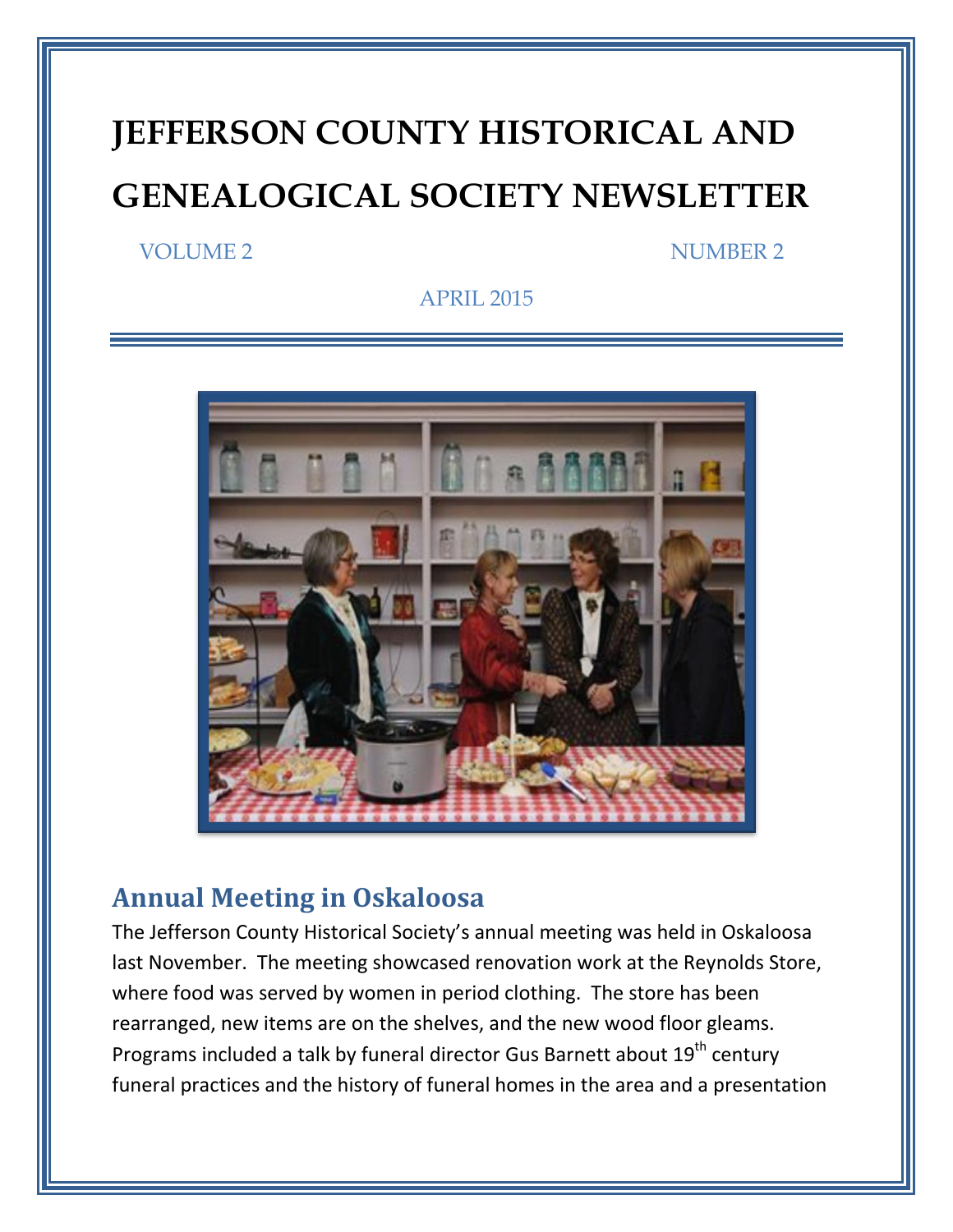

by Cindy Higgins of the Kansas Humanities Council reliving the glory days of the soda fountain.

# **The Edmonds Chapel**

The Edmonds Chapel had another upgrade this spring with the refinishing of the woodstove displayed there. The stove gleams with its new finish, thanks to Hobby Monster Customs in Tonganoxie, owned and operated by Shawn Bristol of McLouth. Although the stove is not

used, it adds to the character of the building.

The chapel was the setting for the annual "Son Rise" Service on April 5, following the Lions Club Easter egg hunt on the Old Jefferson Town grounds the previous day.

# **Summer Events at Old Jefferson Town**

The Jefferson County Historical Society is looking forward to a wonderful season at Old Jefferson Town. Many events are planned this summer and we hope the public will come visit the buildings and experience the special events.

Opening weekend will be May  $2^{nd}$  and  $3^{rd}$ . The opening show is the annual high school art display. This is a great way for local students to show off their talents. Displays will be in the Curry building.



Chase Branson is the son of Chad and Carrie Branson. He is the grandson of Gary and Sharon Branson, Gale Rogers and Kenny and Patty Breithaupt. Chase started creating pottery at Jefferson West High School where he graduated in 2013. He received an art scholarship from Highland Community College for his beautiful pottery.

 During Old Settlers weekend, we will be doing a Haying with Horses project (weather permitting) in the prairie field on the south side of the Old Jefferson Town grounds. Hay will be cut and raked on June 26<sup>th</sup> and 27<sup>th</sup>. Come see the horses and learn how your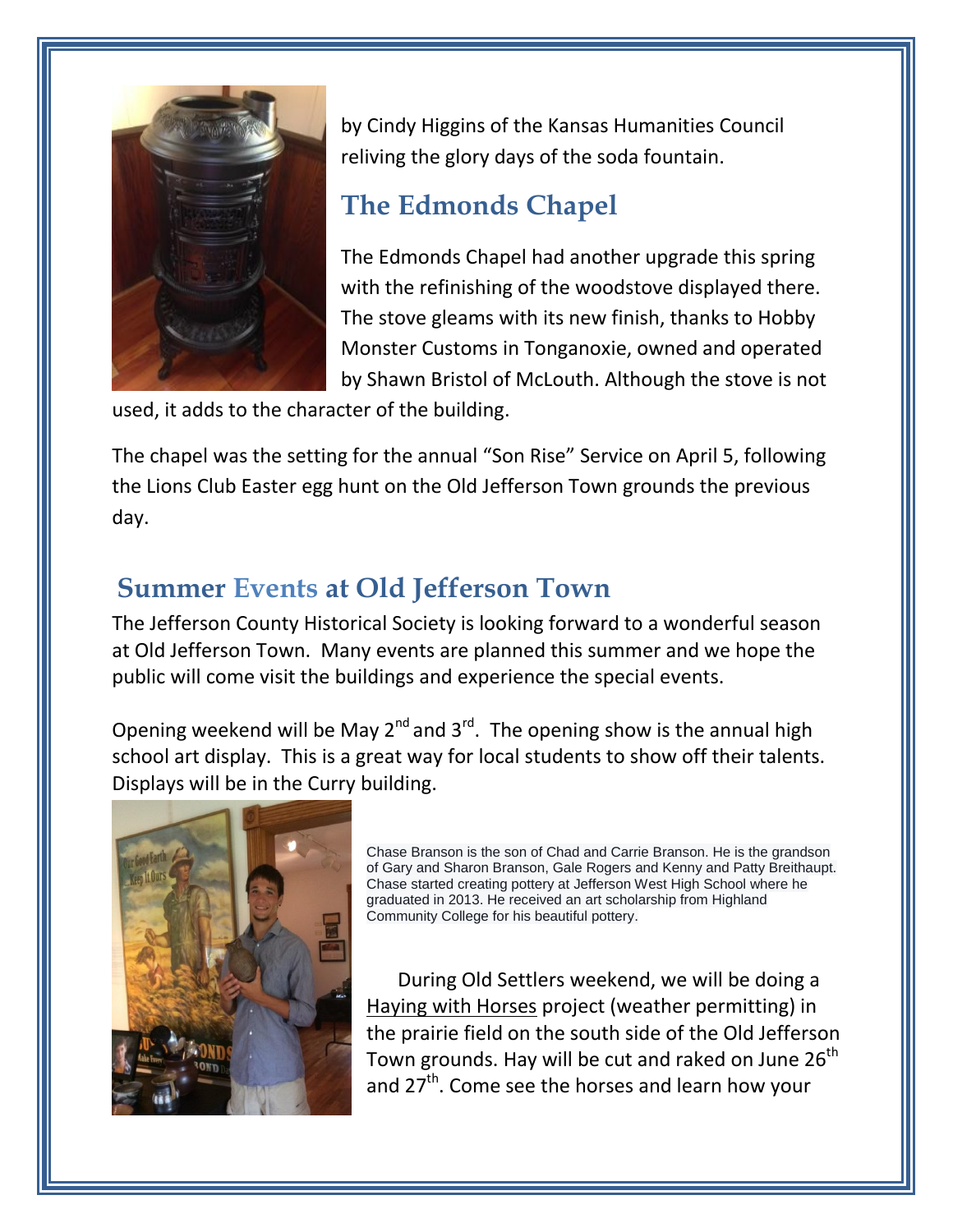#### ancestors farmed.

Starting Memorial Day weekend and continuing through the July  $4<sup>th</sup>$  weekend, we are having a display to recognize female veterans from the Jefferson County area. All female veterans, regardless of what branch of service, will be recognized. If you know of anyone who would like to participate with pictures, artifacts, or other memorabilia, please let us know. Pictures will be scanned and returned. Other items will be tagged so they can be returned to the owner. We are also interested in artifacts related to the roles women held to support the war efforts. Please contact Mary J. Luse at 913-683-0539 / [mjluse@gmail.com.](mailto:mjluse@gmail.com)

Later in the season we will be doing a Drive Your Favorite Ride to Church event. You can pick what mode of transportation you would like to show off! This will be a matching-fund event to benefit the Nincehelser House that is located on the grounds of Old Jefferson Town. Modern Woodmen of America Financial will match donations received for this event up to \$2500.00. During this event we will have dinner served, church services in the chapel and, of course, People's Choice awards for the Best Mode of Transportation and Best Costumes!

Other displays will be occurring during the summer, including Show Us Your Denim in May and Momma's Hands in August. Check Facebook: JeffersonCo Historical for more details.

Come join the fun at Old Jefferson Town.

### **The Battle of Hickory Point**

The Battle of Hickory Point occurred near Oskaloosa on September 13<sup>th</sup> and 14<sup>th</sup>, 1856. Newly-appointed Governor John W. Geary had just ordered that all armed forces disband. James H. Lane, the fiery freestate leader, was not aware of the order when he heard of a large party of proslavery men, including 40 South Carolinians, at Hickory Point. He led a group of jayhawkers against the settlement but was unsuccessful in penetrating the thick log walls of the buildings. On Sunday the  $14^{\text{th}}$ , the cannon known as Old Sacramento arrived in Hickory Point and fired on the buildings. One proslavery man was killed and four wounded, and several freestaters were wounded. A ceasefire was declared and the proslavery forces withdrew. The freestaters were later arrested but were acquitted of a crime because it was determined they fought in self-defense.